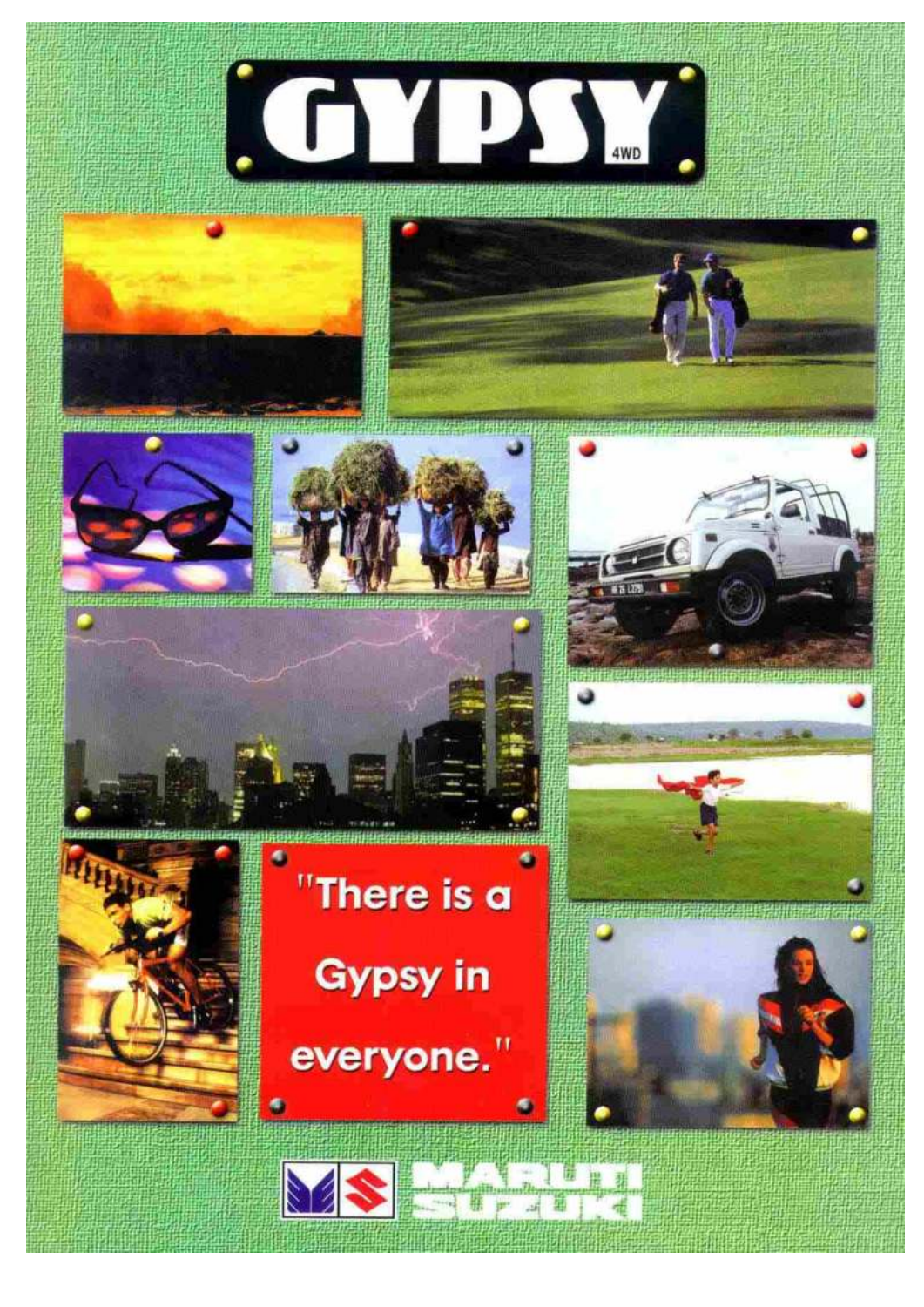

Within each of us lies the spirit of Freedom and adventure. A spirit that seeks to unshackle oneself from the grind and monotony of everyday living. To go off the beaten track of daily life to explore and discover the unknown.

To just get away from it all, to enjoy the spirit of freedom, and exhilaration that our heart desires. This is the spirit of the Gypsy.



Get a gang of friends and drive off towards the horizon. To a wildlife park, a secret valley, a distant monastery, a quiet resort by the river....

Motoring to new places can prove a delightful change. Pack



your bags, take

your cameras,

music and food, and follow the road of your instinct.

"There is a

everyone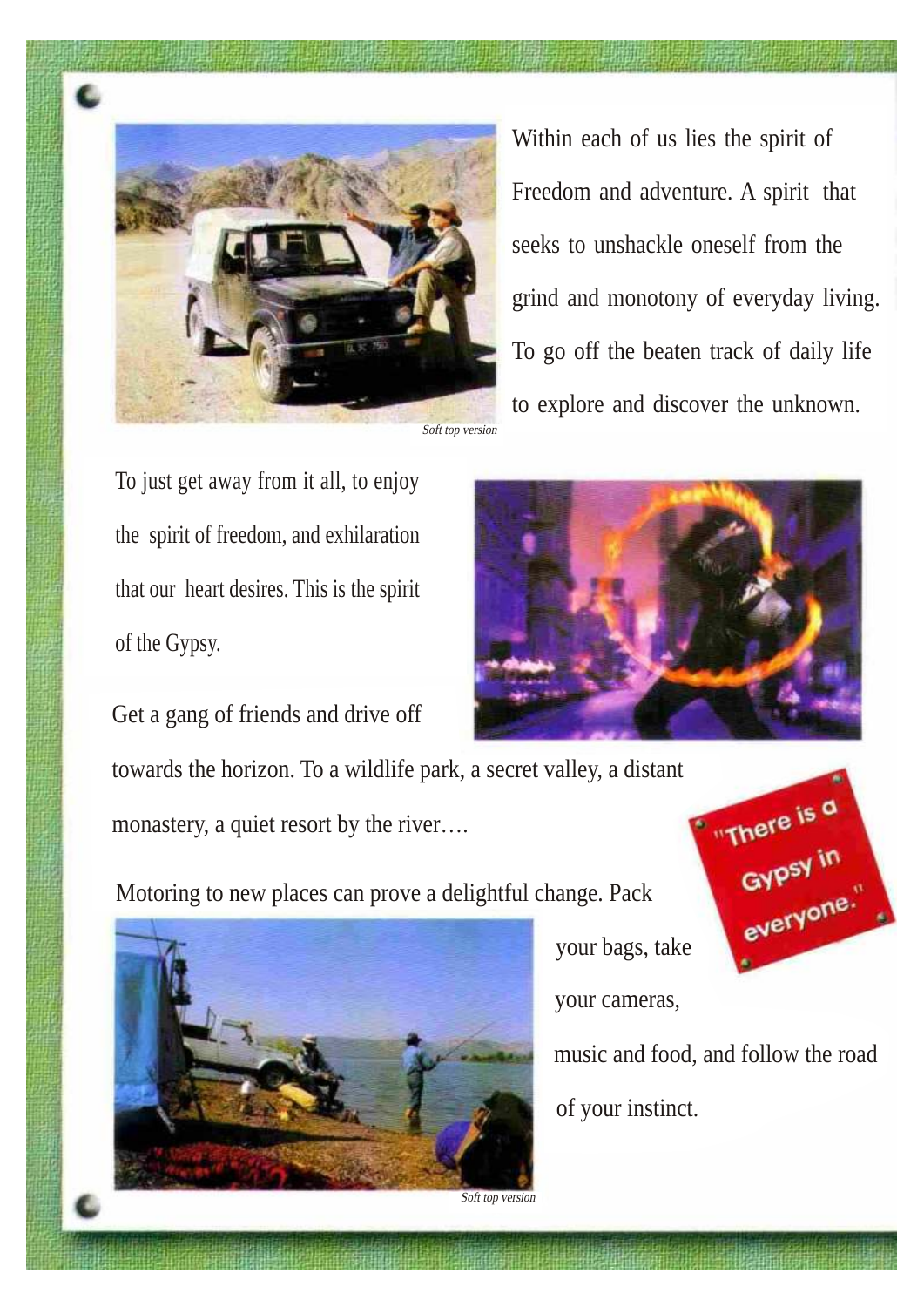

in your hair. Golf, photography, mountaineering, or just great hill Climbing.

Superb maneuverability, smooth handling and raw energy, packed into a sleek yet rugged frame. The Gypsy King is real adventure gear. Whether ploughing through dirt tracks, climbing formidable



Even the kids will enjoy the drive to adventurous picnics hitherto undiscovered. Get away for the fun family weekend. And, there's enough room for the dog!

Enjoy the world of outdoor sport. With the wind



Optional accessories shown on soft top version



terrain or making your way through the urban jungle. With an incredible power of 80 bhp @ 6000 rpm. And a whopping torque of 103 Nm @4500 rpm.